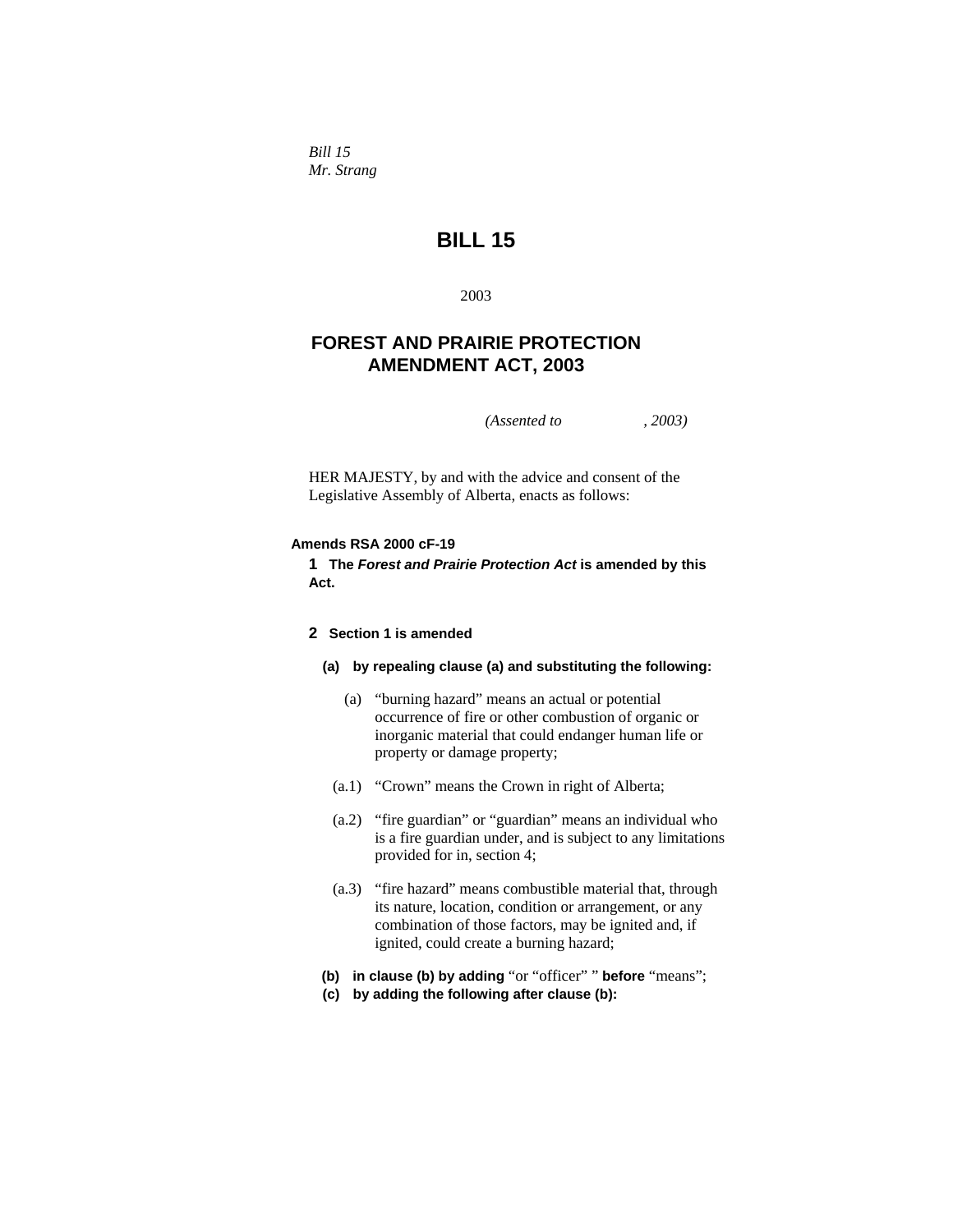- (b.1) "forest protection area" means an area or the area designated under section 41(c);
- **(d) in clause (e) by adding** ", and "unoccupied public land" means public land not so held" **after** "Crown";
- **(e) by adding the following after clause (f):**
	- (g) "public land" means land belonging to the Crown;
	- (h) "urban municipality" means a city, town or village (including a summer village).

**3 Section 2(a) is amended by striking out** "a village, town or city" **and substituting** "an urban municipality where there is no specific provision in this Act to the contrary".

# **4 The following is added after section 2:**

# **Responsibility for fire fighting expenditures**

**2.1(1)** For the purposes of any provision of this Act that entitles the Minister or any other person to reimbursement from any person responsible for a fire for the costs and expenses of fighting a fire or that requires any such person responsible to reimburse the Minister or any other person for the costs and expenses of fighting the fire,

- (a) the person who caused the fire,
- (b) the person who directed the lighting of the fire,
- (c) the person who was otherwise responsible for the fire,
- (d) the person who owned the land on which the fire began and does not establish that the fire ignited or was lit without that person's consent, express or implied, and
- (e) the person who was in control of the land on which the fire began and does not establish that the fire ignited or was lit without that person's consent, express or implied,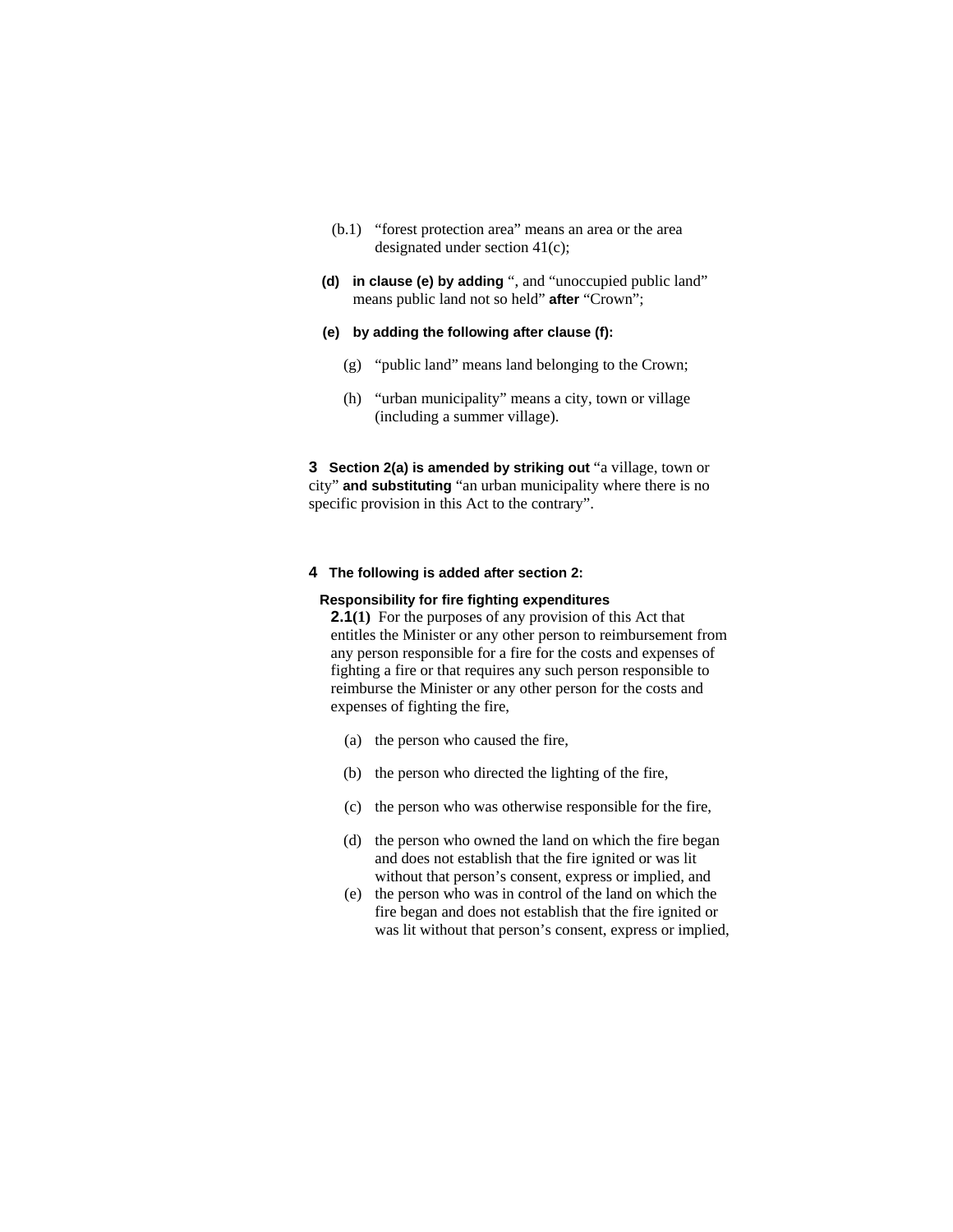are jointly and severally liable to the Minister or that other person, as the case may be, for the reimbursement of the costs and expenses of fighting the fire.

**(2)** Subsection (1) does not affect the rights of any of the persons referred to in subsection (1)(a) to (e) under any other law to seek contribution from other persons so referred to who may be liable for the costs and expenses under law.

**5 Section 3(1) is amended by striking out "Minister's** Department or to any forest officer who is a forest officer by virtue of" **and substituting** "Crown employed in the Minister's Department or to any individual who is a forest officer by virtue of holding any other".

**6 Section 4(2) is amended by adding** ", for a term not exceeding one year with effect from the beginning of April," **after** "appoint".

## **7 Section 6 is repealed and the following is substituted:**

## **Fire control agreements**

**6** The Minister may, with a view to ensuring the prevention and control of forest and prairie fires, enter into an agreement, known as a fire control agreement,

- (a) with any person carrying on an industrial or commercial operation over, under, on or adjacent to public land with respect to that operation,
- (b) with the Government of Canada with respect to land in or adjacent to Alberta that belongs to that Government or that is under its administration and control,
- (c) with the government of any province or territory, or
- (d) with the council of a municipal district or urban municipality with respect to land within its boundaries or under its control.

# **8 Section 7 is amended**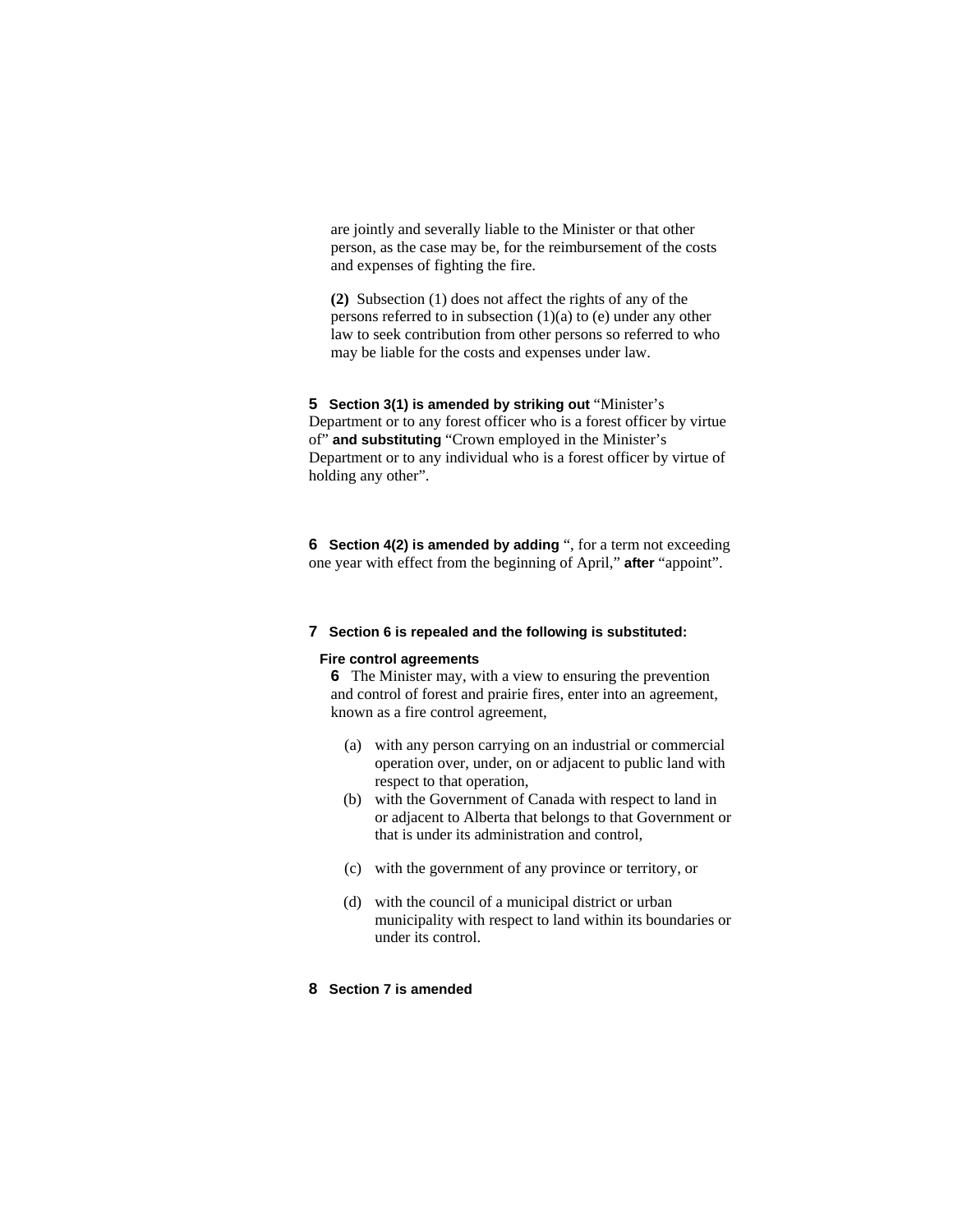- **(a) in subsection (1) by adding** ", subject to its right to recover them under section 9(3)" **after** "by the municipal district";
- **(b) by repealing subsection (2).**
- **9 Section 8 is amended by repealing subsection (2).**

# **10 Section 9 is amended**

**(a) by repealing subsections (1) and (2) and substituting the following:**

# **Fighting fires**

**9(1)** The Minister may fight a fire within a municipal district or an urban municipality where it appears to the Minister that satisfactory action to control and extinguish the fire is not being taken by that municipality and that the fire might damage public land.

**(2)** Where the Minister incurs costs and expenses as a result of fighting a fire within a municipal district or urban municipality under subsection (1), that municipality shall on demand reimburse the Minister for the entire cost or such part of it as the Minister directs.

**(b) in subsection (3) by striking out** "person who caused" **and substituting** "persons who are responsible for".

### **11 Section 10(1) is amended**

- **(a) by adding** "or a burning hazard" **after** "a fire hazard";
- **(b) by striking out** "the fire hazard exists to reduce or remove" **and substituting** "the hazard exists to reduce, remove or eliminate".

# **12 Section 11 is repealed and the following is substituted:**

## **Railway operations**

**11(1)** In this section,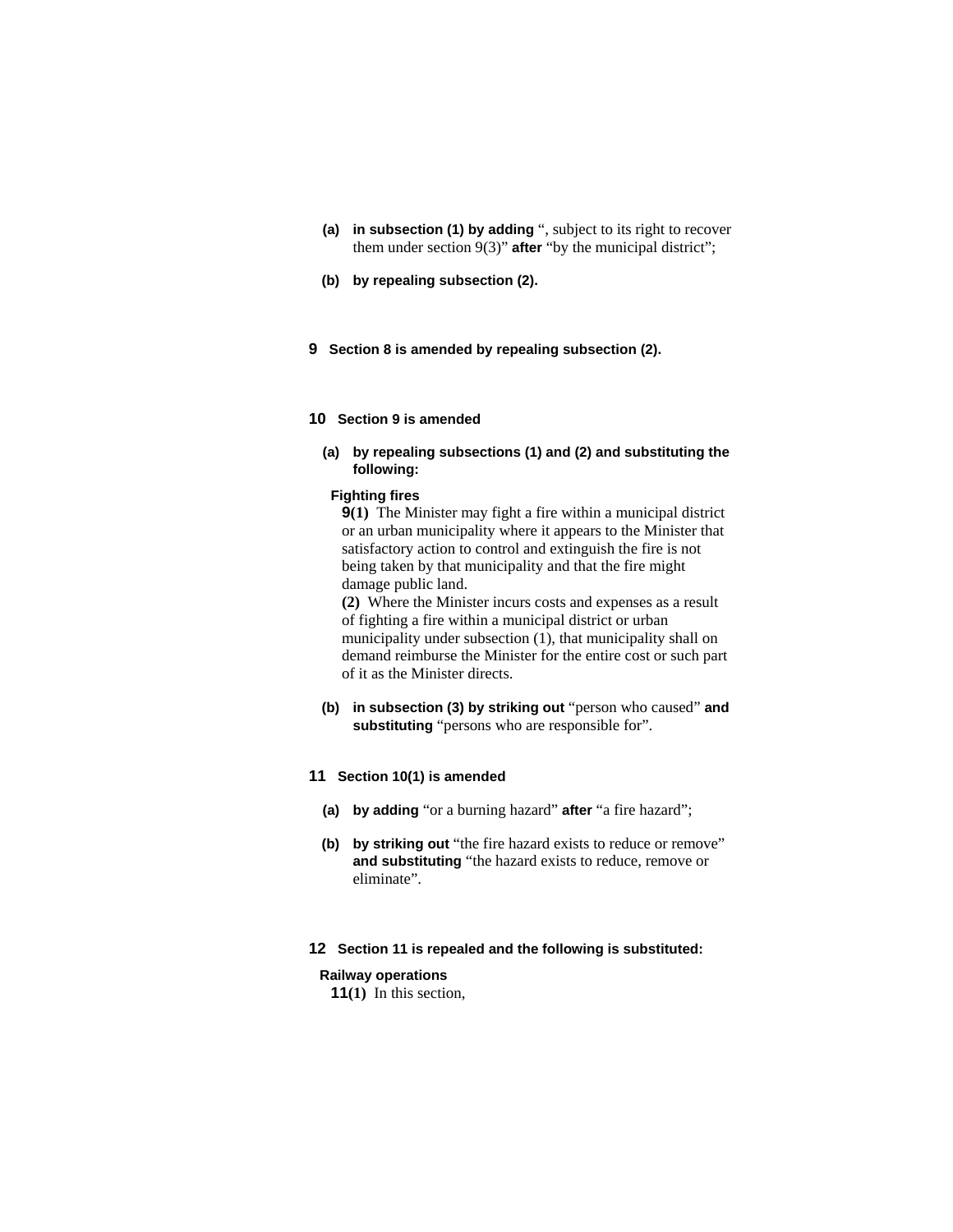- (a) "railway legislation", "rolling stock" and "track" have the meanings respectively assigned to those terms in the *Railway (Alberta) Act*;
- (b) "railway operator" means a person who owns or is otherwise responsible for the control, management or operation of rolling stock or track.

**(2)** Without limiting any of its duties under this Act or the railway legislation, a railway operator has the duties and liabilities provided for in this section.

**(3)** Where a fire originates in the right of way, or within the distance prescribed by the regulations outside each boundary of the right of way, on which the track rails are located,

- (a) each railway operator shall
	- (i) take immediate and appropriate physical action to fight and extinguish the fire, and
	- (ii) report the fire, as soon as practicable, to the Crown in the manner provided for by the regulations,

and

- (b) the Crown, or a municipal district or urban municipality in the case of a fire within its boundaries, may take action to fight the fire if no satisfactory action to fight it has yet been taken by the railway operators.
- **(4)** Each railway operator
	- (a) is jointly and severally liable for all costs and expenses of and incidental to fighting a fire referred to in subsection (3), and
	- (b) shall, on demand, reimburse the authority referred to in subsection (3)(b) for all costs incurred in fighting the fire.

**(5)** Section 2.1(2) applies with respect to railway operators among themselves.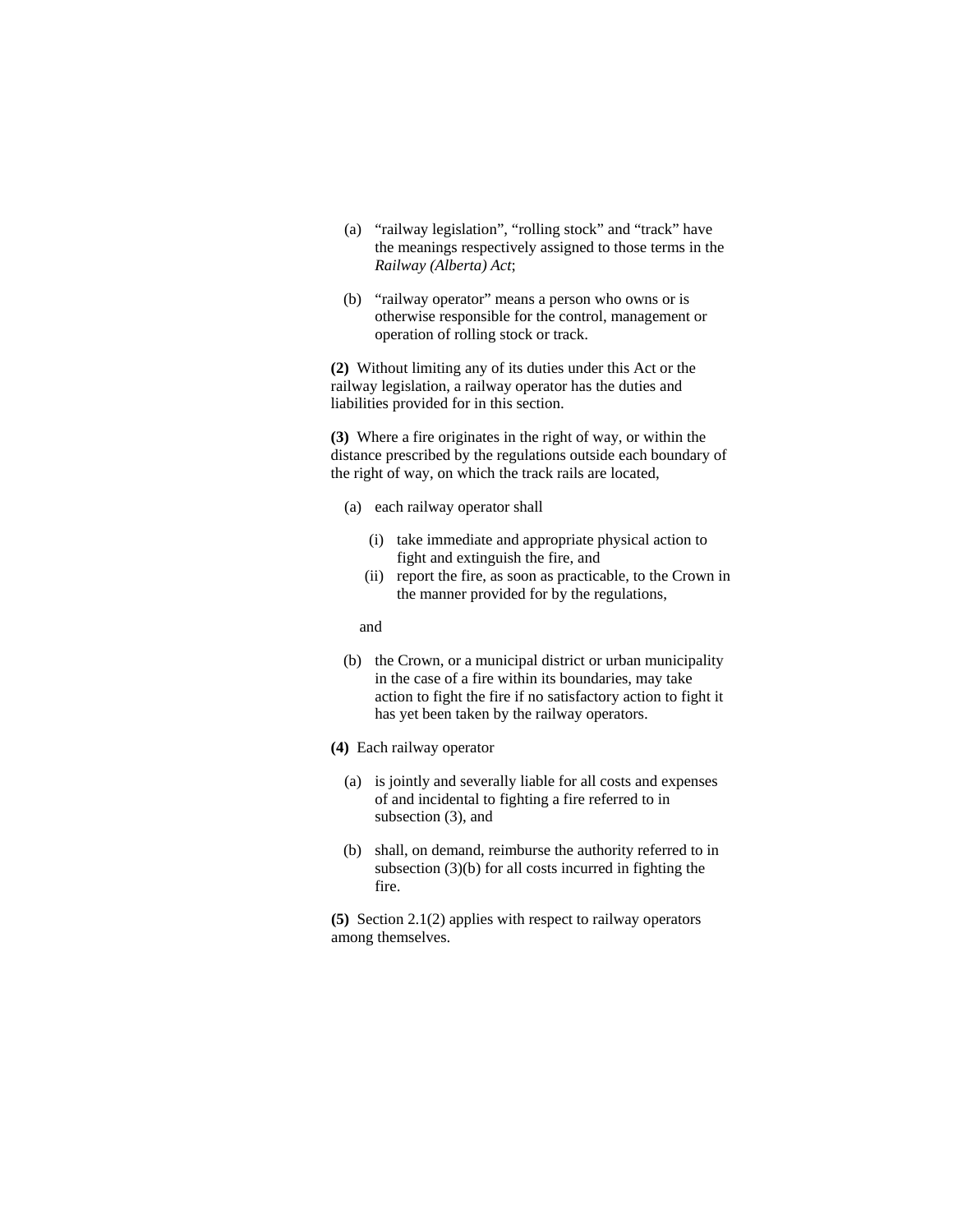**13 Section 12 is amended by striking out** "person who caused" **and substituting** "persons responsible for".

# **14 Section 14 is amended**

**(a) by repealing subsections (1) and (2) and substituting the following:**

#### **Closure of forest areas**

**14(1)** The Minister may, by order, close to public entry any land where the Minister considers that a fire hazard or a burning hazard warrants the closure.

**(2)** An order under subsection (1) must be published immediately at least twice a day for not less than 2 consecutive days by the radio and television stations or through such other means of communication that the Minister considers most likely to bring the matter to the attention of the public.

**(b) in subsection (3) by striking out** "no person other than a forest officer or fire guardian may" **and substituting** "a person who is not a forest officer or fire guardian shall not".

#### **15 Section 15 is amended**

- **(a) by striking out** "found on public land or leaving or entering public land";
- **(b) by adding** "who is exercising powers or performing duties under this Act or the regulations" **after** "guardian";
- **(c) by striking out** "on the public land".

#### **16 Section 18(4) is repealed and the following is substituted:**

- **(4)** This section does not apply to an outdoor fire that
	- (a) is attended and has been lit for cooking or warming purposes,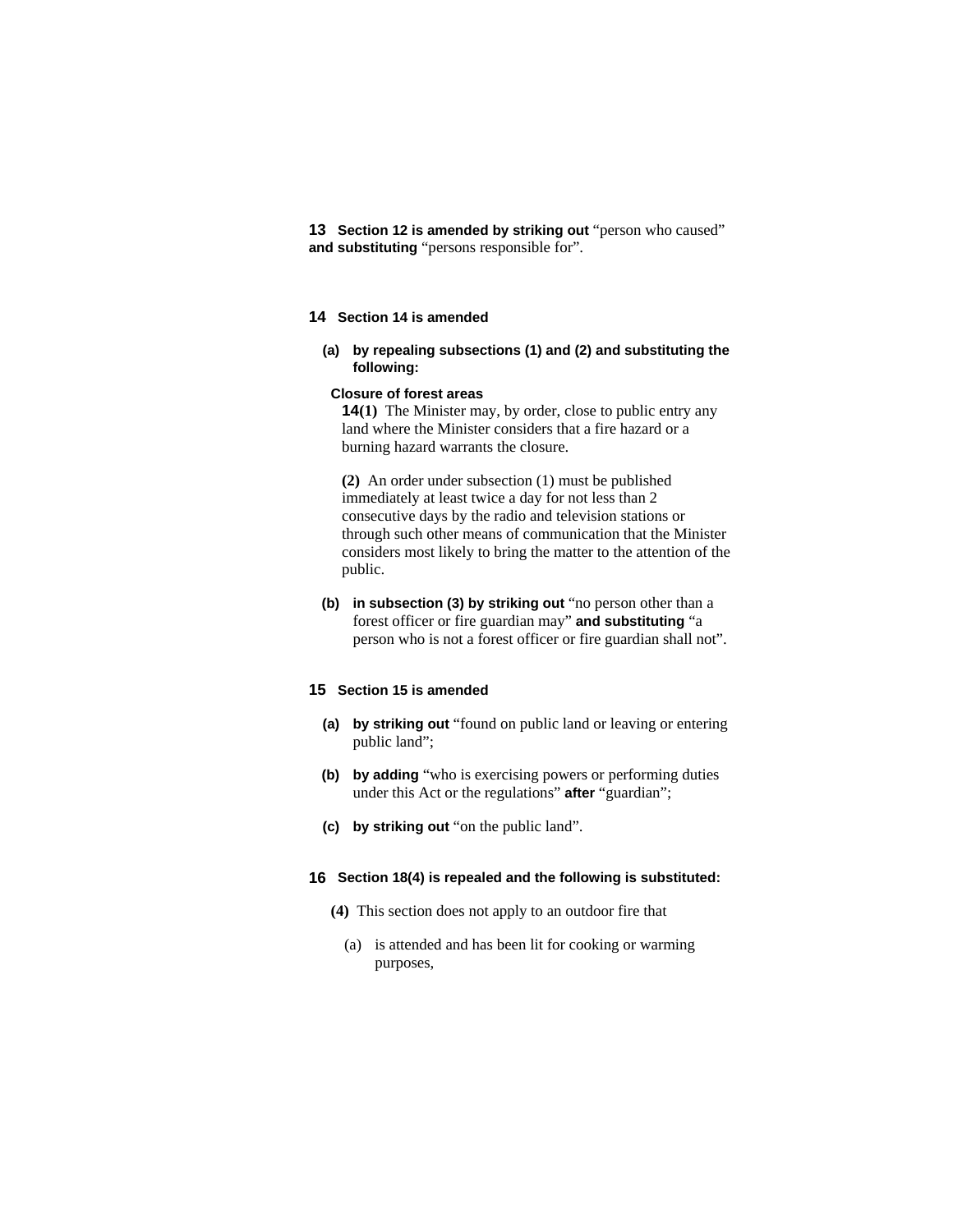- (b) is a flare stack used in the petroleum industry, or
- (c) is prescribed by the regulations.

**17 Section 21(2) is amended by adding** "or through such other means of communication" **after** "stations".

**18 Section 22(b) is amended by striking out** "weather conditions are" **and substituting** "any fire hazard or burning hazard is".

# **19 Section 23(1) is amended**

- **(a) by striking out** "a timber, forest, mining, drilling or other" **and substituting** "an";
- **(b) by adding** "or within one kilometre of any public land" **after** "public land".

**20 Section 24 is amended by striking out** "a timber, forest, mining, drilling or other" **and substituting** "an".

**21 Section 25 is amended by striking out** "in any manner shall reduce or eliminate the fire" **and substituting** "or burning hazard in any manner shall reduce, remove or eliminate the".

# **22 Section 26(1) is repealed and the following is substituted:**

#### **Order to reduce or remove hazard**

**26(1)** Where a forest officer finds on any land conditions that are considered to constitute a fire hazard or a burning hazard, the officer may order the owner or the person in control of the land on which the hazard exists to reduce, remove or eliminate the hazard within the time and in the manner that the officer orders.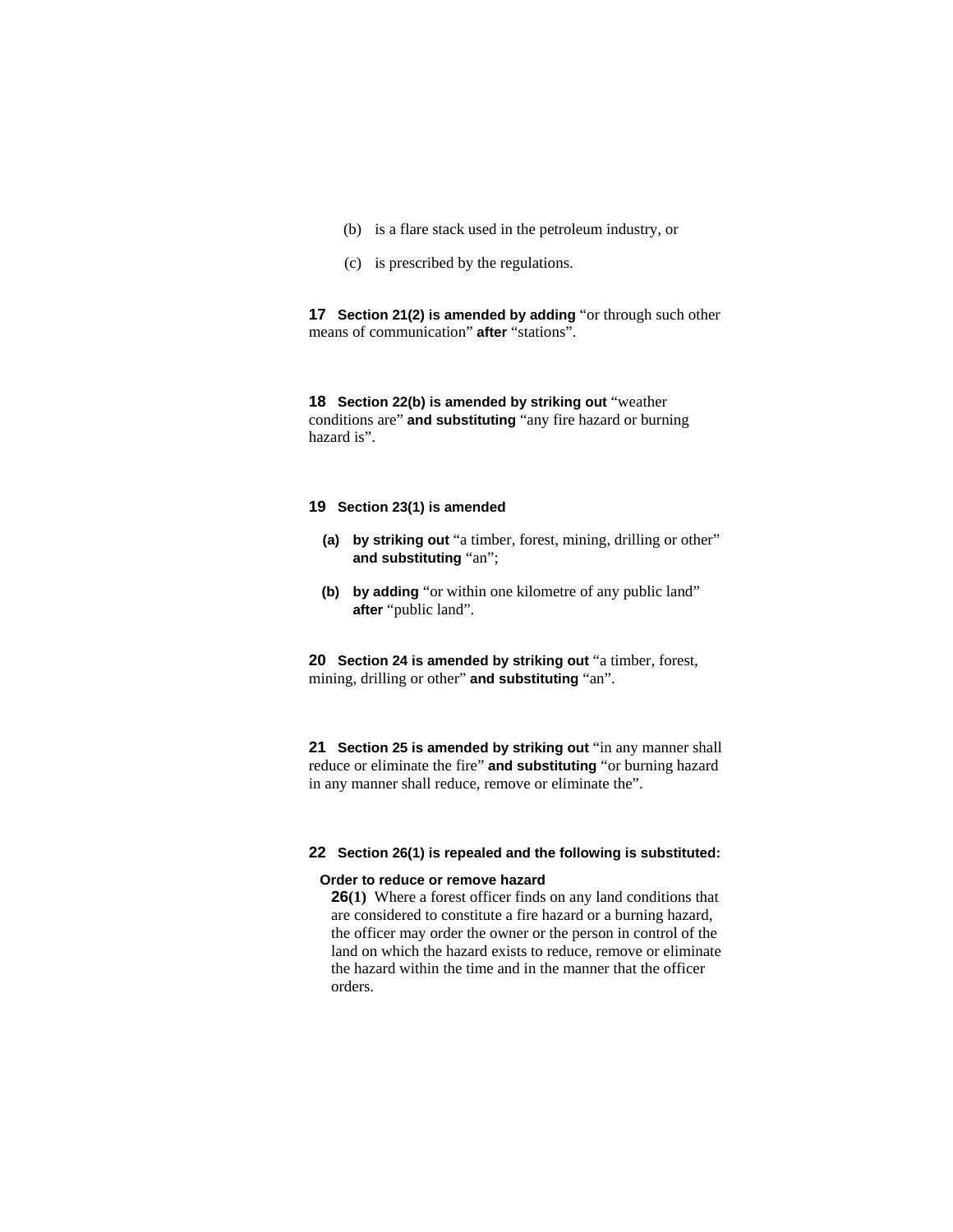# **23 Section 27 is repealed and the following is substituted:**

# **Precautions**

**27** An urban municipality in or bordering on a forest protection area shall take all necessary precautions that the Minister orders to prevent and suppress fires on land within its boundaries or under its control.

**24 Section 28 is amended by adding** "or non-indigenous invasive species infestations" **after** "infestations".

**25 Section 29 is amended by striking out** "proper management of Crown land" **and substituting** "administration of this Act".

## **26 Section 31(1) is repealed and the following is substituted:**

#### **Entry and inspection powers**

**31(1)** A forest officer or fire guardian may without a warrant, at any reasonable time, enter on and inspect any land and premises, except a private dwelling house, for the purpose of exercising powers or performing duties under this Act or the regulations.

#### **27 The following is added after section 31:**

#### **Enforcement powers**

**31.1** In the course of and for the purpose of exercising powers under section 31(1), the forest officer may do any or all of the following:

- (a) require the production of any documents that are related to the purpose for which the officer is exercising any such power and make copies of or take extracts from any such documents;
- (b) require that anything be operated, used or set in motion under conditions specified by the officer;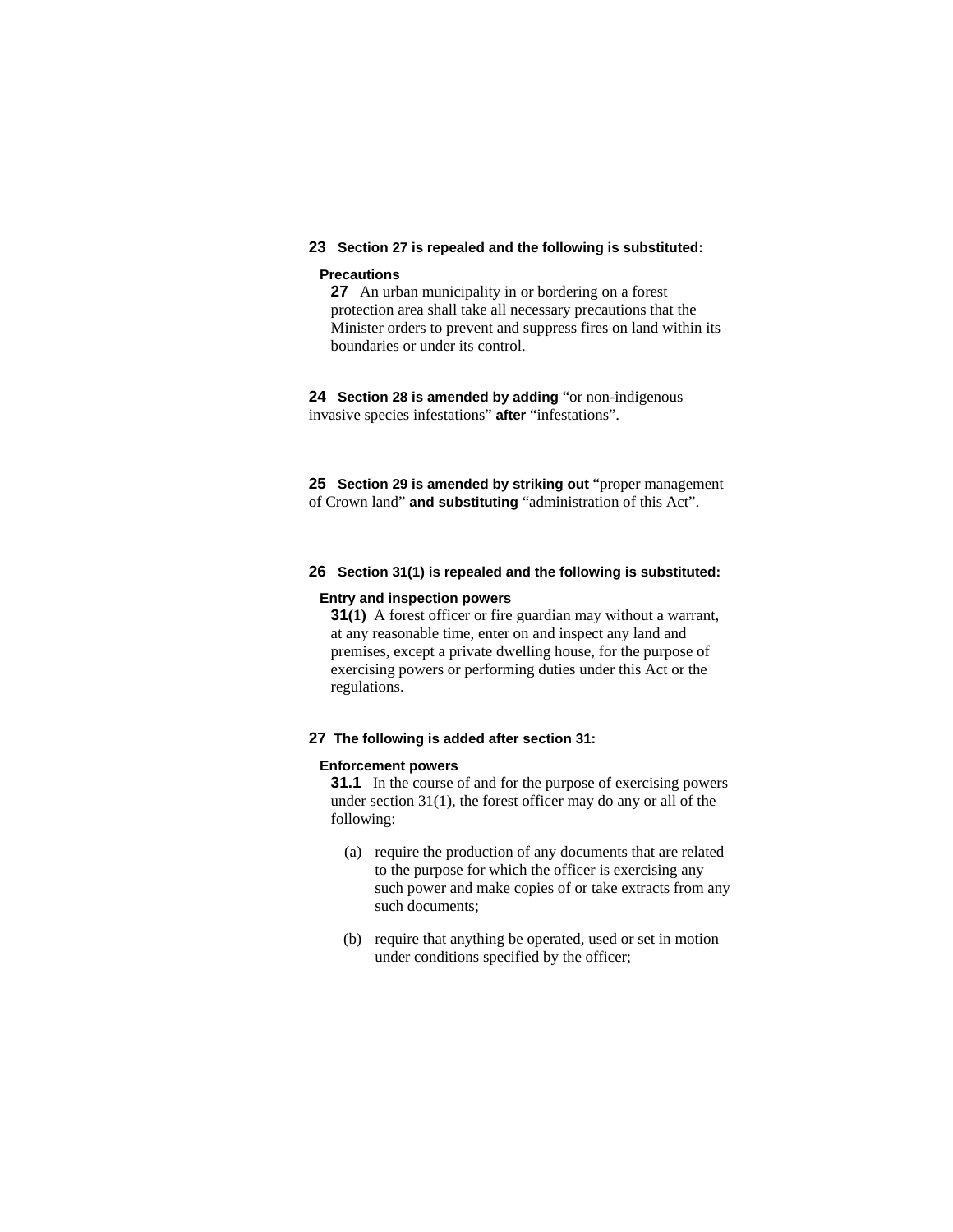- (c) use any machine, structure, material or equipment in order to carry out the inspection referred to in section 31(1), including the use of any computer system to examine data contained in or available to the computer system and of any copying equipment to make copies;
- (d) take samples of any substance or thing;
- (e) conduct tests or take measurements;
- (f) record or copy any information by any method;
- (g) reproduce any record from data in the form of a printout or other intelligible output;
- (h) take any photographs or audio-video records;
- (i) make reasonable inquiries of any person orally or in writing.

# **Seizure**

**31.2(1)** A forest officer may, without a warrant, seize anything that is produced to that officer or that is in plain view during an inspection under section 31(1) if that officer has reasonable grounds to believe that an offence against this Act has been committed and that the thing will afford evidence of the commission of that offence.

**(2)** The officer may remove the thing seized or may detain it in the place where it is seized and shall deal with it in the same manner as if it were seized under the authority of a warrant.

# **Vehicle, rolling stock, aircraft or vessel**

**31.3(1)** For the purposes of the administration or enforcement of this Act, a forest officer may, without a warrant, stop and inspect any vehicle, rolling stock, aircraft or vessel that the officer reasonably believes is or has been used in the commission of an offence against this Act.

**(2)** The operator of a vehicle, rolling stock, an aircraft or a vessel shall stop it when required to do so by an individual who is readily identifiable as a forest officer.

# **Diseased and infested products**

**31.4**(1) A forest officer may, without a warrant, seize any product that the officer has reasonable grounds to believe has an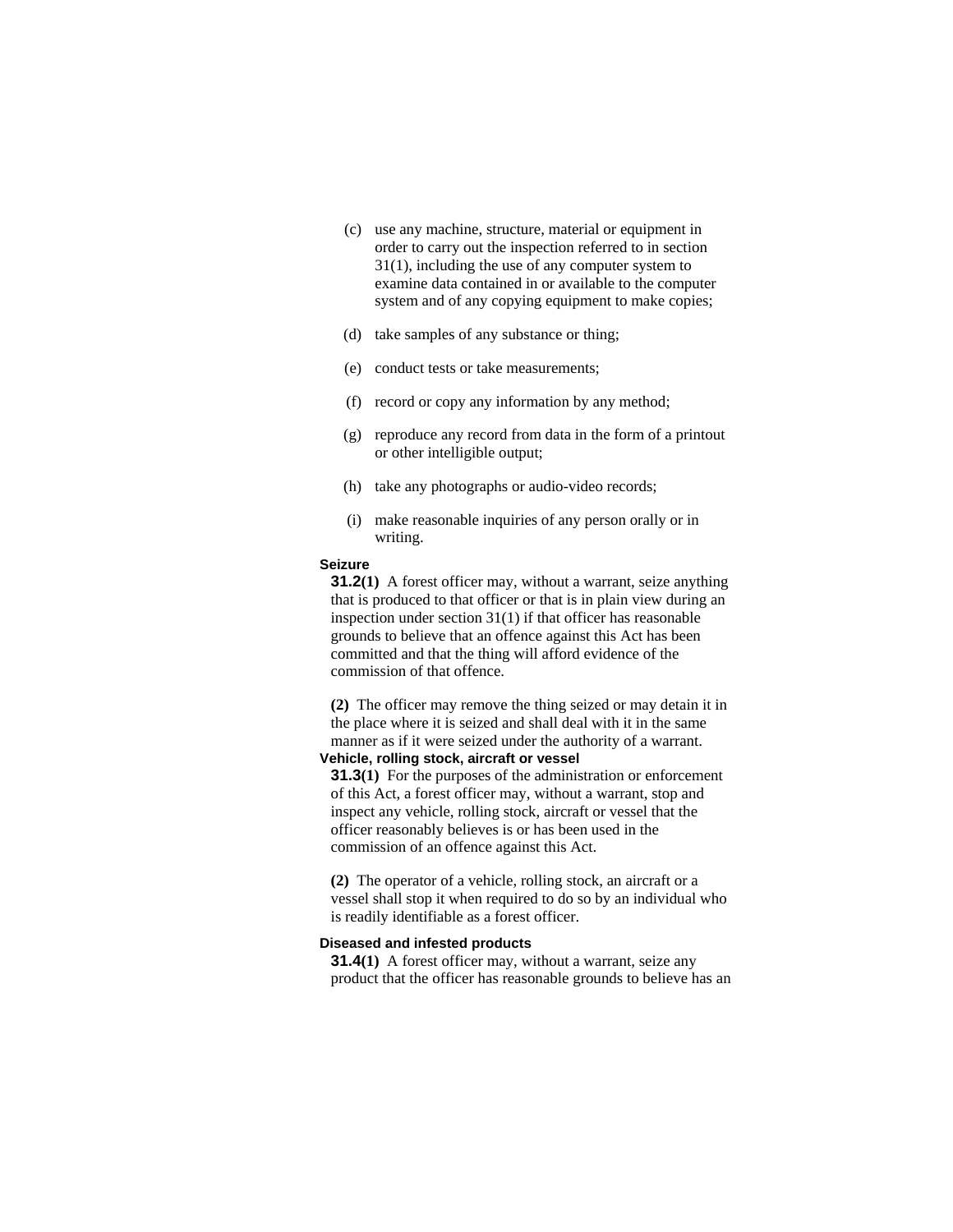injurious forest tree pest infestation or a non-indigenous invasive species infestation or that is otherwise diseased.

**(2)** The Minister may order the destruction of a product seized under subsection (1).

**(3)** No right of compensation exists against the Crown or any person in respect of anything destroyed under subsection (2), but the Minister may provide such compensation in the amount or at the value that the Minister considers fair for the destroyed product.

### **28 Section 33(1) is repealed and the following is substituted:**

#### **Recovery of costs and expenses**

**33(1)** Where an authority is entitled to be reimbursed for or to recover any costs or expenses under this Act or the regulations, those costs or expenses are a debt due and payable on demand to that authority, or to the Crown where the authority is the Minister, and are recoverable by that authority or by the Crown in an action in debt against the person who is liable under that legislation for those costs or expenses.

# **29 The following is added after section 37:**

#### **Liability of directors, officers and agents of corporation**

**37.1** Where it is proved to the satisfaction of the court trying a case that a corporation has contravened a provision of this Act or the regulations, whether or not the corporation has been prosecuted for the contravention, an officer, director or agent of the corporation who directed, authorized, assented to, acquiesced in or participated in the contravention or alleged contravention by the corporation is also a party to and guilty of the offence relating to it and is separately liable to the penalty provided for the offence.

# **Additional powers of court to make orders**

**37.2(1)** If a person is convicted of an offence against this Act, the court, having regard to the nature of the offence and the circumstances surrounding its commission, may, in addition to any other penalty imposed, order the offender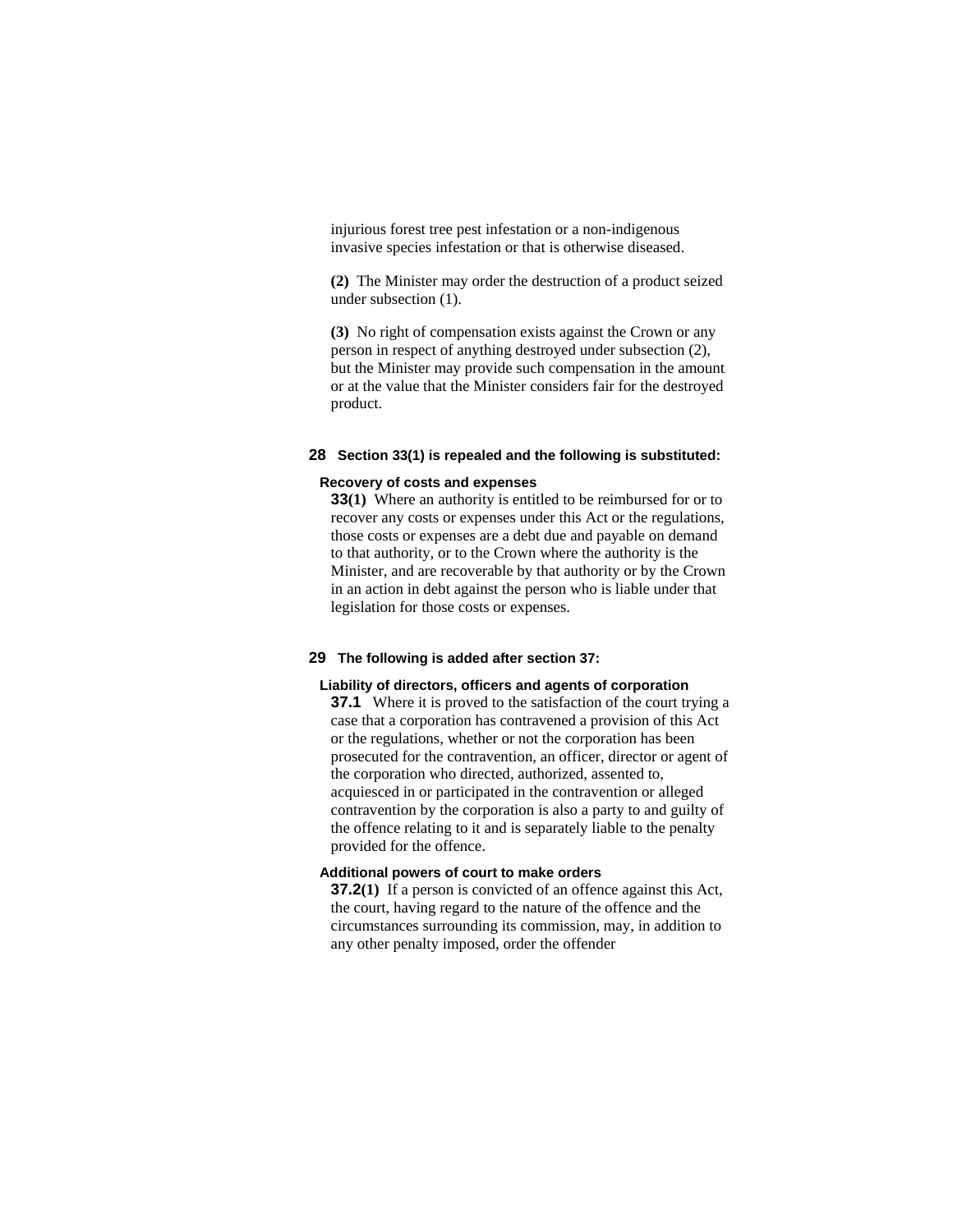- (a) to do nothing that might result in the continuation or a repetition of the offence,
- (b) to take any action the court considers appropriate to remedy or prevent any damage or further damage that results or might result from the act or omission that constituted the offence,
- (c) to publish, in the manner directed and at the offender's cost, the facts relating to the conviction,
- (d) to notify any person aggrieved or affected by the offender's conduct of the facts relating to the conviction, in the manner directed and at the offender's cost,
- (e) to post a bond or pay money into court in an amount that will ensure compliance with an order made under this section,
- (f) on application to the court by the Minister made within 3 years after the date of the conviction, to submit to the Minister any information with respect to the conduct of the offender that the court considers appropriate in the circumstances,
- (g) to compensate the Minister in whole or in part for the cost of any action carried out by the Crown that was made necessary by the act or omission that constituted the offence,
- (h) to perform community service, or
- (i) to comply with any other conditions the court orders for securing the offender's good conduct and preventing the offender from repeating or continuing the same offence or committing other offences against this Act.

**(2)** Where a court has made an order under subsection (1), the court may, on application by the offender or the Minister of Justice and Attorney General, require both of them to appear before it and, after hearing both, may make any or all of the following orders if the court considers that the offender's circumstances have changed so as to warrant such an order:

(a) an order changing the existing order;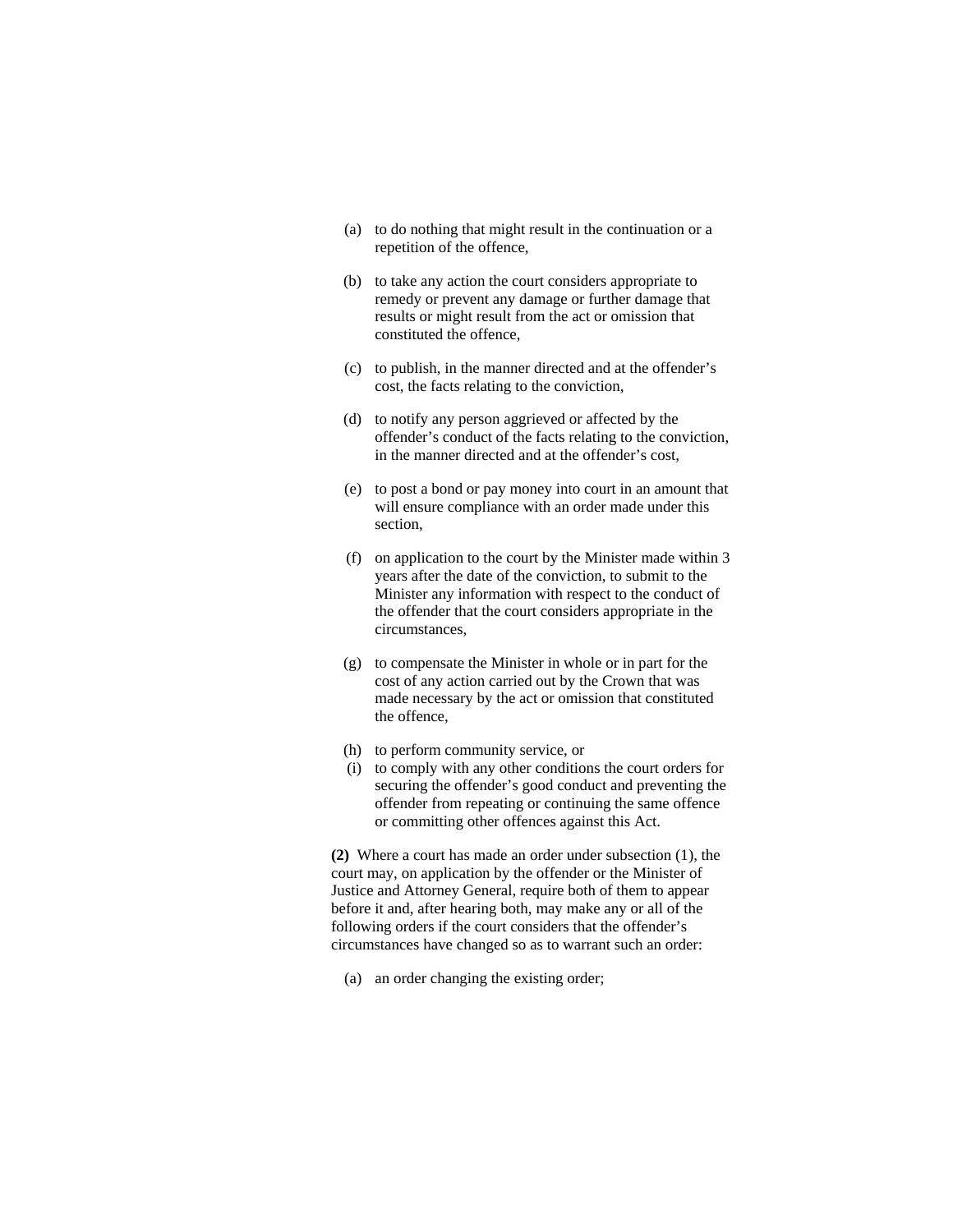- (b) an order relieving the offender from compliance with all or any portion of the existing order;
- (c) an order reducing the term of the existing order;
- (d) an order extending the term of the existing order for an additional period not exceeding one year.

**(3)** Before making an order under subsection (2), the court may direct that notice be given to any persons the court considers to be interested, and the court may hear any such persons.

**(4)** Where an application under subsection (2) has been heard, no other application under that subsection may be made with respect to the proceeding except with leave of the court.

# **Compensation for loss of property**

**37.3(1)** Where a person is convicted of an offence against this Act, the court may, at the time sentence is imposed and on the application of a person aggrieved, order the offender to pay to that person an amount by way of compensation for loss of or damage to property suffered by that person as a result of the commission of the offence.

**(2)** The person in whose favour an order is made under subsection (1) may file the order with the clerk of the Court of Queen's Bench and, on filing, the order may be enforced as if it were a judgment of the Court of Queen's Bench in civil proceedings.

# **Limitation of time for prosecution**

**37.4(1)** A prosecution in respect of an offence against this Act may not be commenced later than 2 years after the date on which evidence of the alleged offence first came to the attention of a forest officer appointed under section 2(2) of the *Forests Act* who is designated in writing by the Minister for the purposes of this section.

**(2)** A copy of a designation under subsection (1), or of a statement by the Minister as to a forest officer's designation under that subsection, shall be admitted in evidence as proof, in the absence of evidence to the contrary, of the facts stated in it.

#### **30 Section 38 is amended**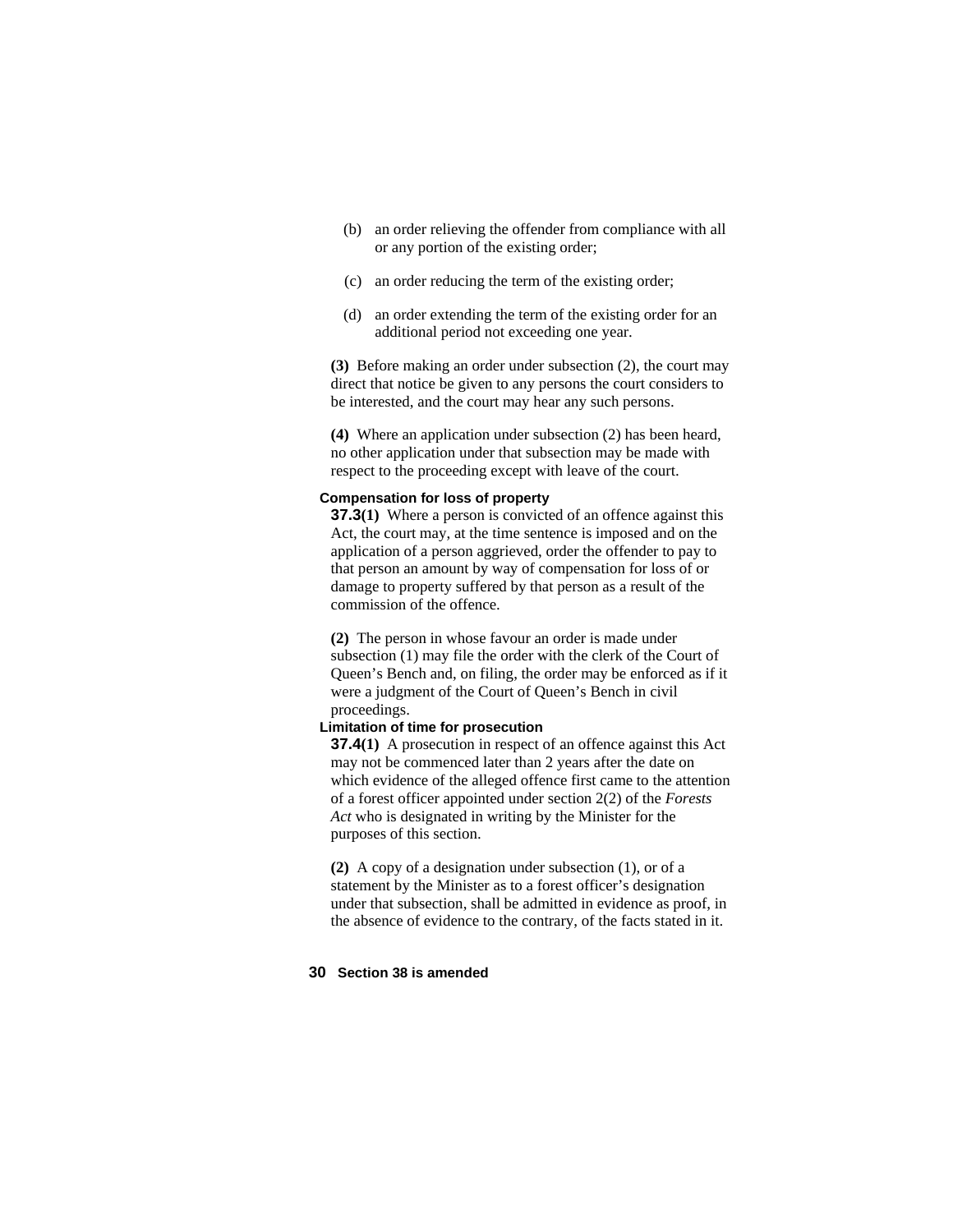**(a) in subsection (1) by adding a comma after** "37"**;** 

# **(b) by repealing subsection (3) and substituting the following:**

**(3)** Subsection (1) does not apply to the extent that a convicted person who is a party to a fire control agreement with a person or an entity referred to in section 6 is relieved from liability for the fire fighting costs by that agreement.

# **31 Section 41 is amended**

- **(a) in clause (a) by striking out** "relating to" **and substituting**  "respecting";
- **(b) in clauses (b) and (c) by striking out** "prescribing" **and substituting** "respecting";

#### **(c) by repealing clause (d) and substituting the following:**

 (d) respecting the prevention and control of injurious forest tree pest infestations or non-indigenous invasive species infestations;

# **32 Section 42 is amended**

- **(a) in clause (a) by striking out** "governing" **and substituting**  "respecting";
- **(b) in clause (b) by striking out** "regulating" **and substituting**  "respecting";
- **(c) in clause (c) by adding** "and otherwise respecting" **after**  "establishing";
- **(d) in clauses (d) and (e) by striking out** "governing" **and substituting** "respecting";
- **(e) by adding the following after clause (e):**
- (e.1) prescribing the distance and providing for the manner of reporting for the purposes of section 11(3);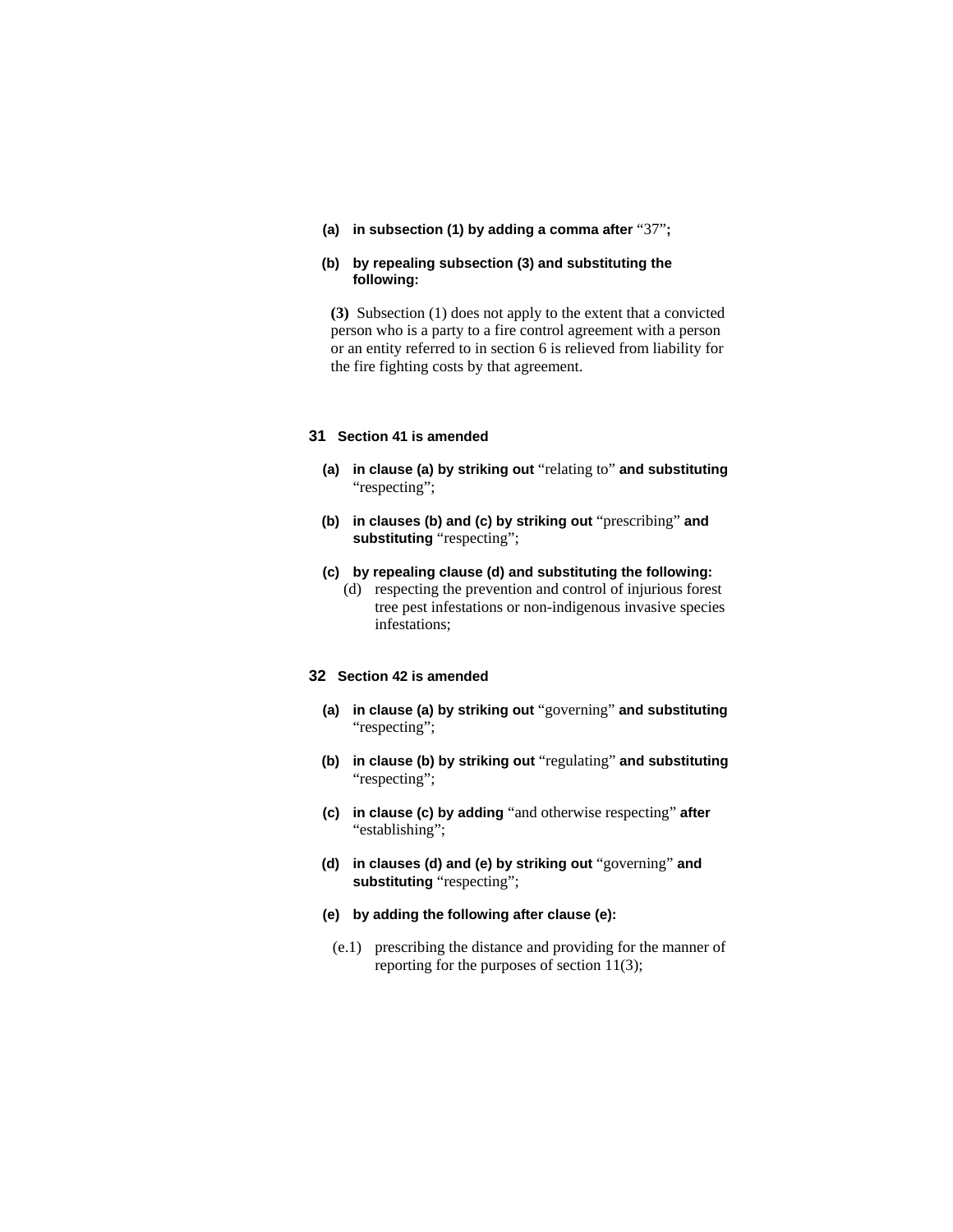- (e.2) prescribing outdoor fires for the purposes of section 18(4);
- **(f) in clause (f) by striking out** "prescribing" **and substituting**  "respecting";
- **(g) by repealing clauses (g) and (h) and substituting the following:**
	- (g) respecting rates of payment for persons, equipment or services hired temporarily for operations for fire fighting, pollution clean-up, controlling injurious forest tree pest infestations or non-indigenous invasive species infestations or dealing with any other emergency;
	- (h) respecting the amounts and types of fire fighting equipment required by industrial or commercial operations operating in or within one kilometre of public land;
- **(h) in clauses (i) and (j) by striking out** "prescribing" **and substituting** "respecting".

# **Explanatory Notes**

**1** Amends chapter F-19 of the Revised Statutes of Alberta 2000.

- **2** Section 1 presently reads:
	- *1 In this Act,* 
		- *(a) "fire guardian" means a person appointed as a fire guardian by the Minister or by a municipal district under this Act;*
		- *(b) "forest officer" means a forest officer under the Forests Act;*
		- *(c) "Minister" means the Minister determined under section 16 of the Government Organization Act as the Minister responsible for this Act;*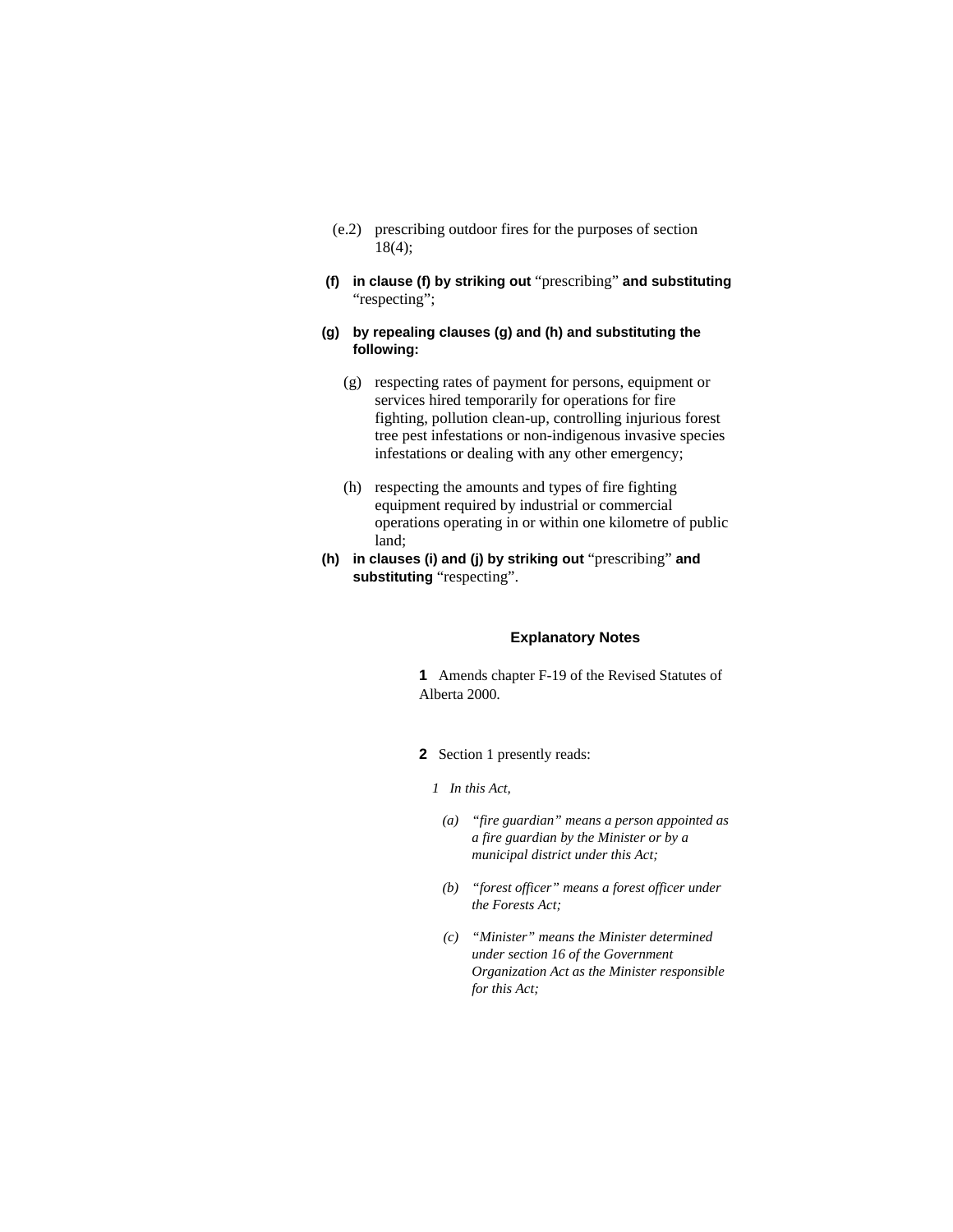- *(d) "municipal district" includes a special area;*
- *(e) "occupied public land" means public land held by a person under a disposition from the Crown;*
- *(f) "permit area" means an area of land that has not been designated by the Minister as a non-permit area.*

## **3** Section 2 presently reads:

- *2 This Act applies to all land within Alberta except* 
	- *(a) land within the boundaries of a village, town or city, and*
- *(b) land owned by the Government of Canada in respect of which the Minister has not entered into a fire control agreement under section 6(2)(a).*
- **4** Responsibility for fire fighting expenditures.

# **5** Section 3(1) presently reads:

*3(1) The Minister may in writing delegate to any employee of the Minister's Department or to any forest officer who is a forest officer by virtue of office any power, duty or function conferred on the Minister by this Act other than the power to make regulations under section 42.* 

## **6** Section 4 presently reads:

*4(1) The Minister may appoint fire guardians and specify their powers and duties.* 

*(2) Each year before April 1 the council of a municipal district shall appoint a sufficient number*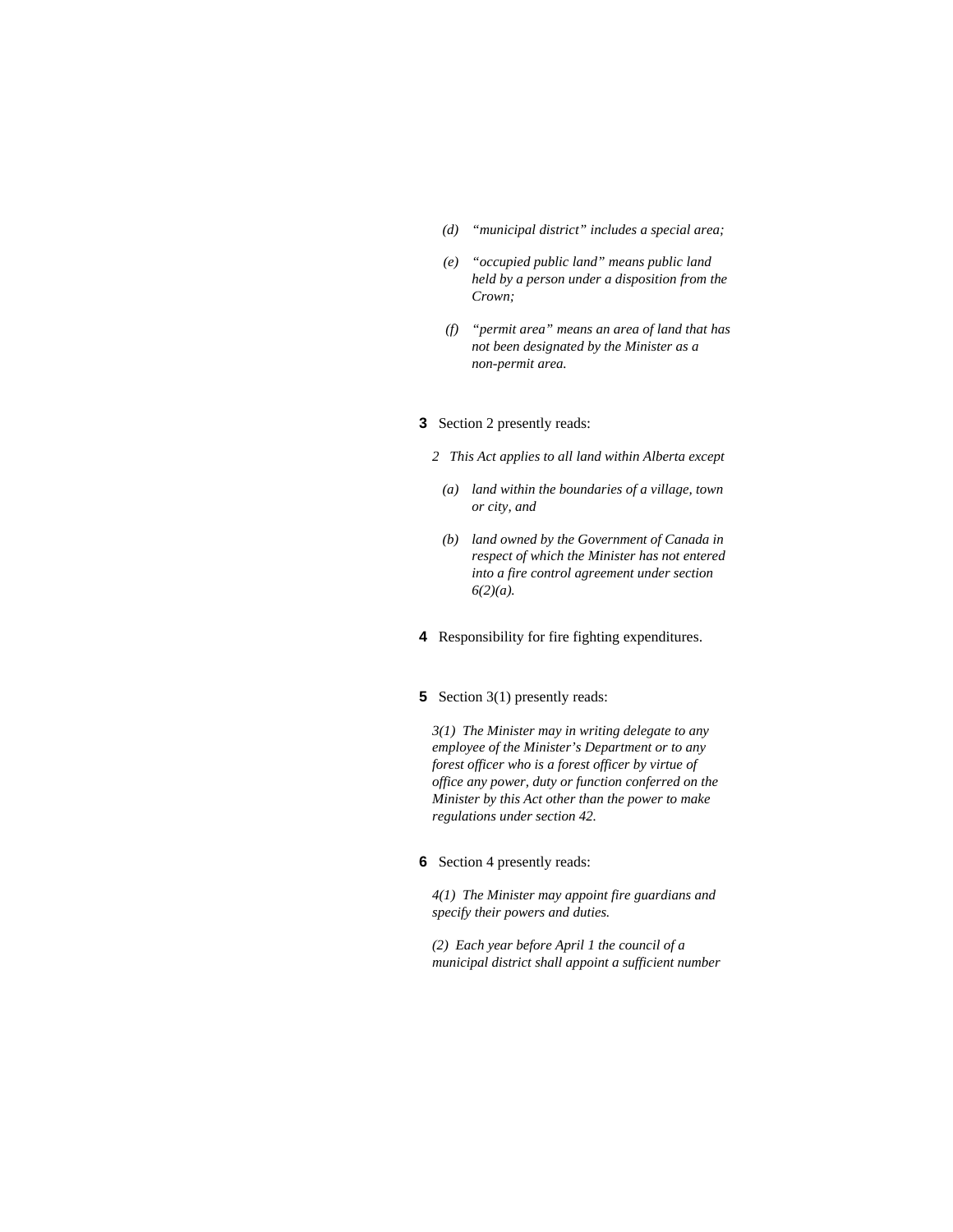*of fire guardians to enforce this Act within the boundaries of the municipal district.* 

*(3) The chief elected official, each councillor and the chief administrative officer are by virtue of their offices fire guardians in and for the municipal district.* 

# **7** Section 6 presently reads:

*6(1) The Minister may enter into a fire control agreement with any person carrying on any timber, forest, mining, drilling or other industrial or commercial operation over, under, on or adjacent to public land.* 

*(2) The Minister may enter into a fire control agreement* 

- *(a) with the Government of Canada in respect of Crown land in or adjacent to Alberta under its administration and control, and*
- *(b) with the government of any province or territory.*

# **8** Section 7 presently reads:

*7(1) The council of a municipal district is responsible for fighting and controlling all fires within the boundaries of the municipal district and the costs and expenses shall be paid by the municipal district.* 

*(2) When the municipal district cannot recover the costs and expenses incurred by it in fighting a fire from the person who caused the fire, the municipal district may collect the cost and expenses from the person in possession or owner of the land, except when that person or owner produces reasonable evidence that the fire originated from a cause unconnected with that person's possession or the owner's ownership.*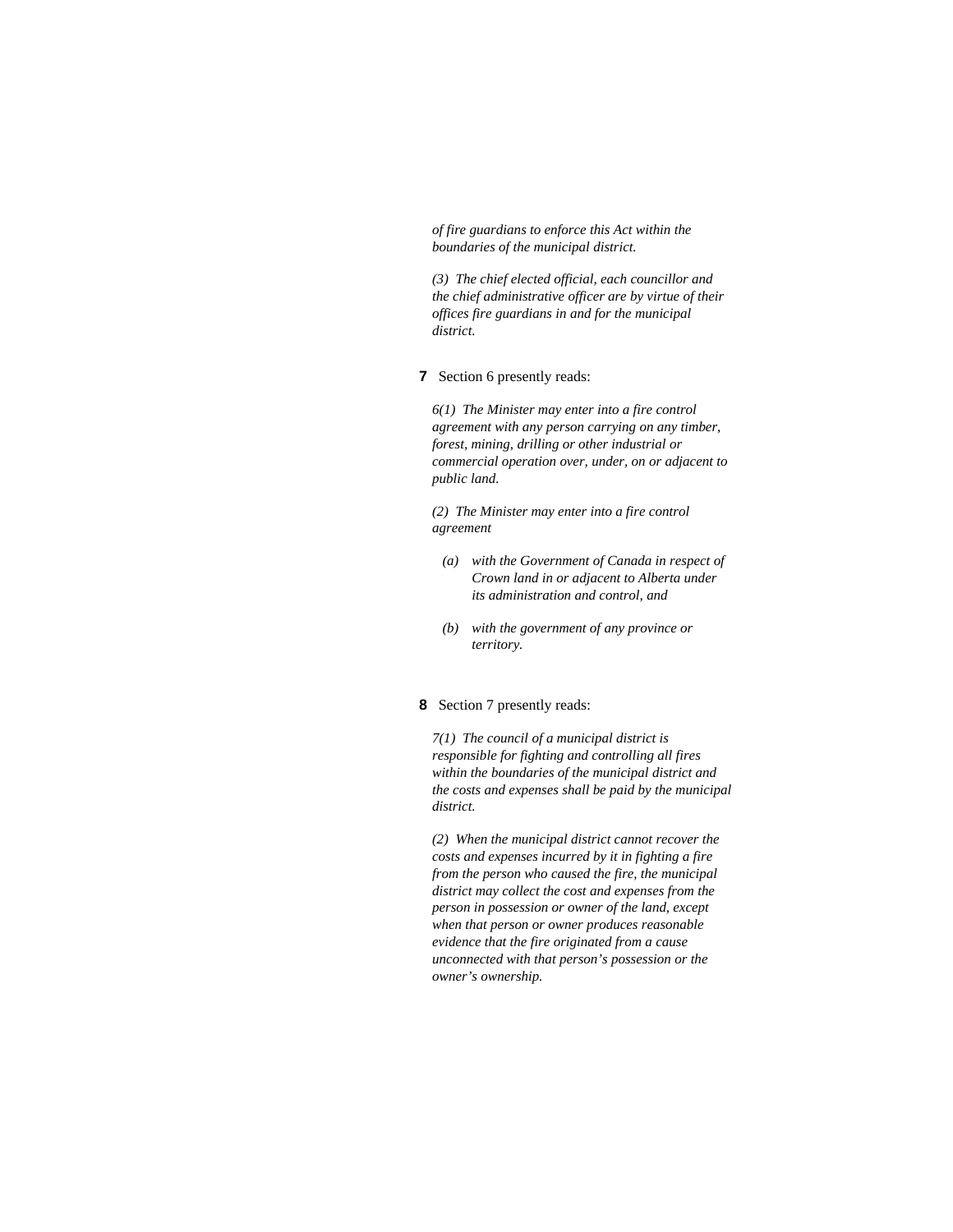### **9** Section 8(2) presently reads:

*(2) The Minister may enter into a fire control agreement with the council of a municipal district with respect to prevention and control of fires within the boundaries of a municipal district.* 

**10** Section 9 presently reads:

*9(1) The Minister may proceed to fight a fire within a municipal district when it appears to the Minister that satisfactory action to control and extinguish the fire is not being taken by the municipal district and that the fire might damage public land.* 

*(2) When the Minister incurs costs as a result of fighting a fire within a municipal district pursuant to subsection (1), the municipal district shall on demand reimburse the Minister for the entire cost or any part of it.* 

*(3) The person who caused a fire shall on demand reimburse the Minister or the municipal district for the costs and expenses of fighting the fire.* 

# **11** Section 10(1) presently reads:

*10(1) If the council of a municipal district finds within its boundaries on privately owned land or occupied public land conditions that in its opinion constitute a fire hazard, it may order the owner or the person in control of the land on which the fire hazard exists to reduce or remove the hazard within a fixed time and in a manner prescribed by the council.* 

**12** Section 11 presently reads:

*11(1) Any railway company operating a railway within Alberta shall take the fire control precautions*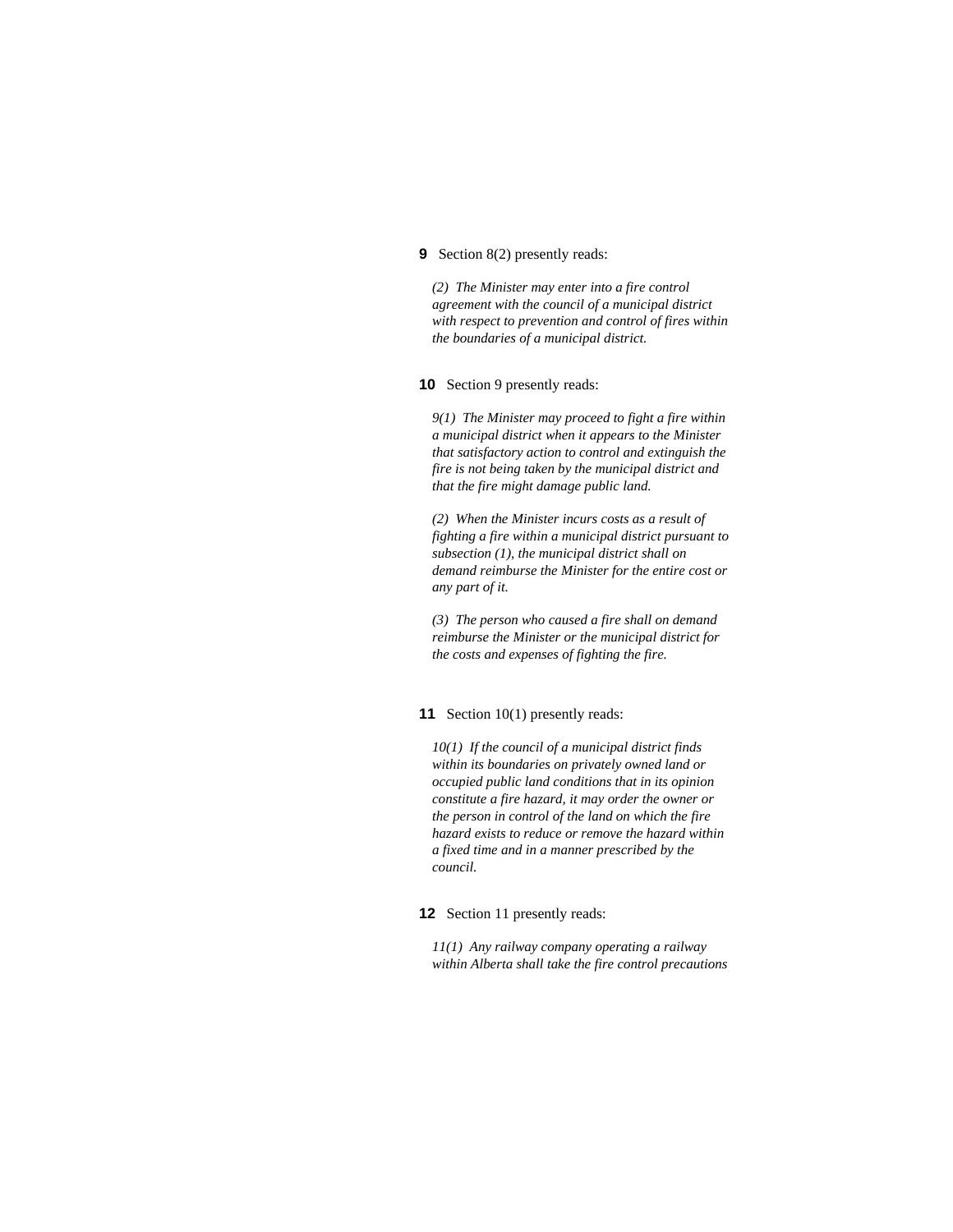*and actions prescribed by this Act and the regulations.* 

*(2) When a fire originates within 100 metres of the nearest railway track on its right of way and spreads to adjacent land, the railway company shall take immediate action to fight and extinguish the fire and it is responsible for all costs of and incidental to fighting and extinguishing the fire.* 

*(3) The Minister or a municipal district within its boundaries may take action to fight and control a fire that originates within 100 metres of the nearest track on a railway right of way when it is apparent that no satisfactory action to fight and extinguish the fire is being taken by the railway company.* 

*(4) A railway company that fails to extinguish any fire that originates within 100 metres of the nearest railway track on its right of way shall on demand reimburse the authority that suppressed the fire for all costs of and incidental to suppressing the fire.* 

#### **13** Section 12 presently reads:

*12 When in any case not provided for by this or any other Act, or by an agreement under section 6(1), the Minister incurs costs and expenses as a result of fighting or suppressing a fire on any land not excluded by section 2, the Minister is entitled on demand to be reimbursed for those costs and expenses by the person who caused the fire.* 

#### **14** Section 14 presently reads:

*14(1) The Minister may, by order, close to public entry any land where fire danger warrants a closure.* 

*(2) An order made pursuant to subsection (1) shall be immediately published at least twice a day for not less than 2 consecutive days by the radio and television stations that are considered by the*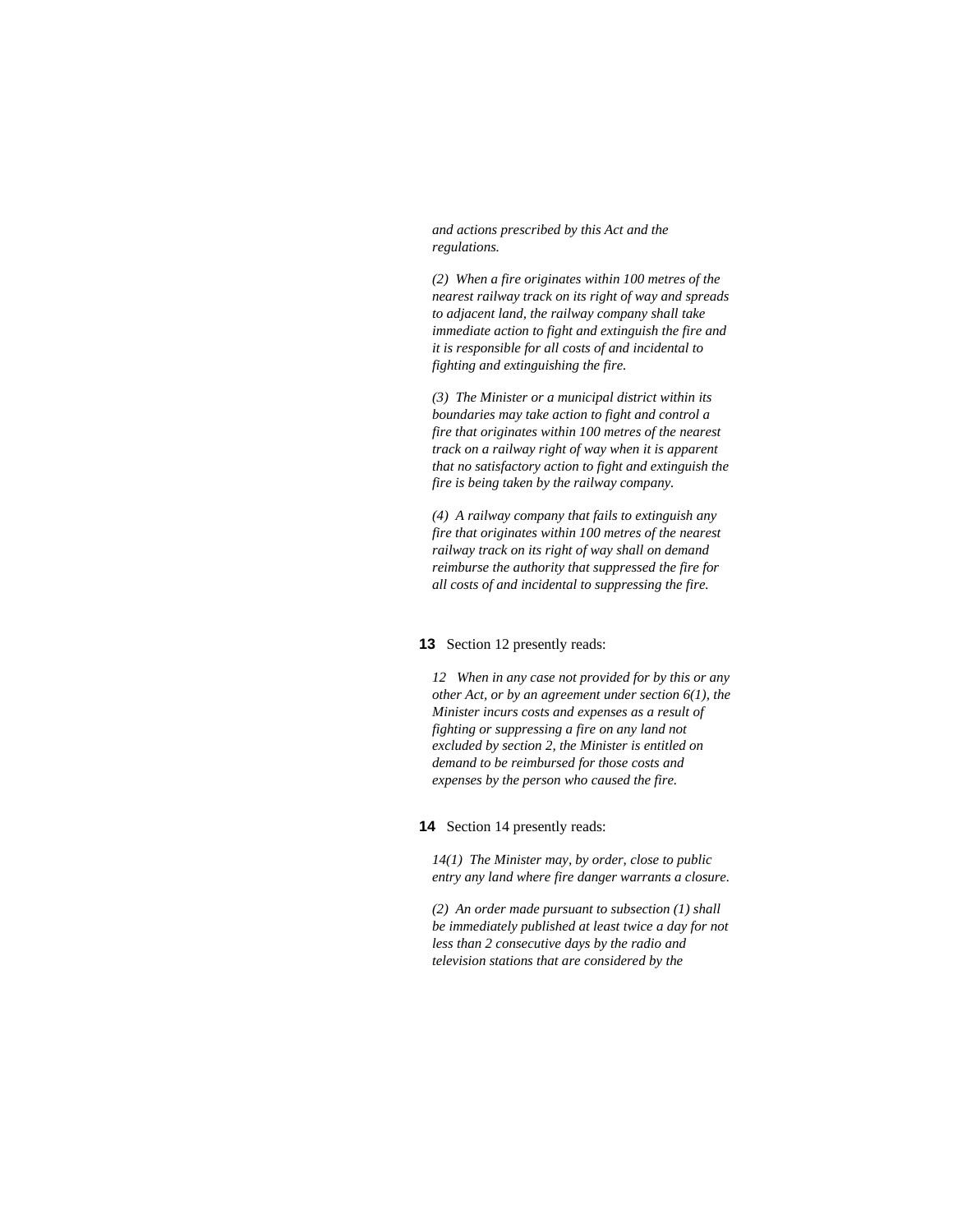*Minister most likely to bring the matter to the attention of the public.* 

*(3) Subject to the regulations, no person other than a forest officer or fire guardian may enter a closed area without a permit or the* 

*written permission of a forest officer until the Minister, by order, reopens the closed area.* 

*(4) Lack of publication pursuant to subsection (2) is not available as a defence to a person who has had actual notice of the order.* 

*(5) For the purposes of subsection (4), actual notice of an order includes but is not limited to any oral notification from any person to the affected person that adequately informs the affected person generally of the contents and effect of the order.* 

*(6) The Regulations Act does not apply to an order made under subsection (1) or (3).* 

# **15** Section 15 presently reads:

*15 Every person found on public land or leaving or entering public land shall at the request of a forest officer or fire guardian give the person's name, address and an account of the person's activities and route or the activities the person proposes to carry out and the route the person intends to follow on the public land.* 

# **16** Section 18(4) presently reads:

*(4) This section does not apply to an attended outdoor camp fire that has been lit for cooking or warming purposes.* 

**17** Section 21(2) presently reads: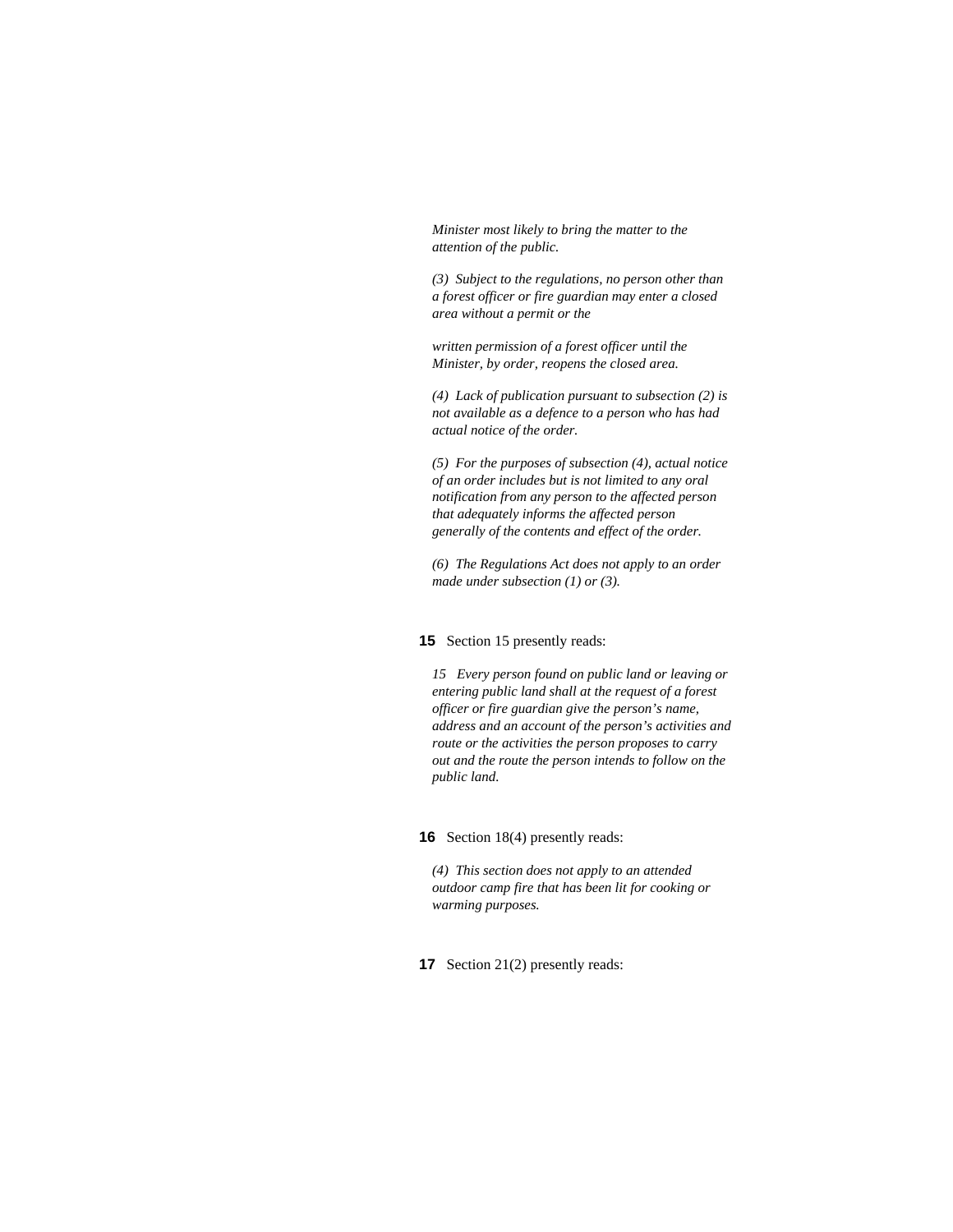*(2) An order made pursuant to subsection (1) must be immediately published at least twice a day for not less than 2 consecutive days by the radio and television stations that are considered by the Minister most likely to bring the matter to the attention of the public.* 

#### **18** Section 22 presently reads:

- *22 No person shall* 
	- *(a) light an outdoor fire without first taking sufficient precautions to ensure that the fire can be kept under control at all times,*
	- *(b) light an outdoor fire when weather conditions are conducive to a fire readily escaping out of control,*
	- *(c) fail to take reasonable steps to control a fire for the purpose of preventing it from spreading onto land other than the person's own,*
	- *(d) deposit, discard or leave any burning matter or substance in a place where it might ignite other matter and result in a fire, or*
	- *(e) conduct in a forest protection area any activity that involves the use of fire or that might reasonably be expected to cause a fire, unless the person exercises reasonable care to prevent a fire from occurring.*

**19** Section 23 presently reads in part:

*23(1) A person carrying on or having charge of a timber, forest, mining, drilling or other industrial or commercial operation on public land shall at the Minister's request submit to the Minister for the Minister's approval a fire control plan.* 

**20** Section 24 presently reads: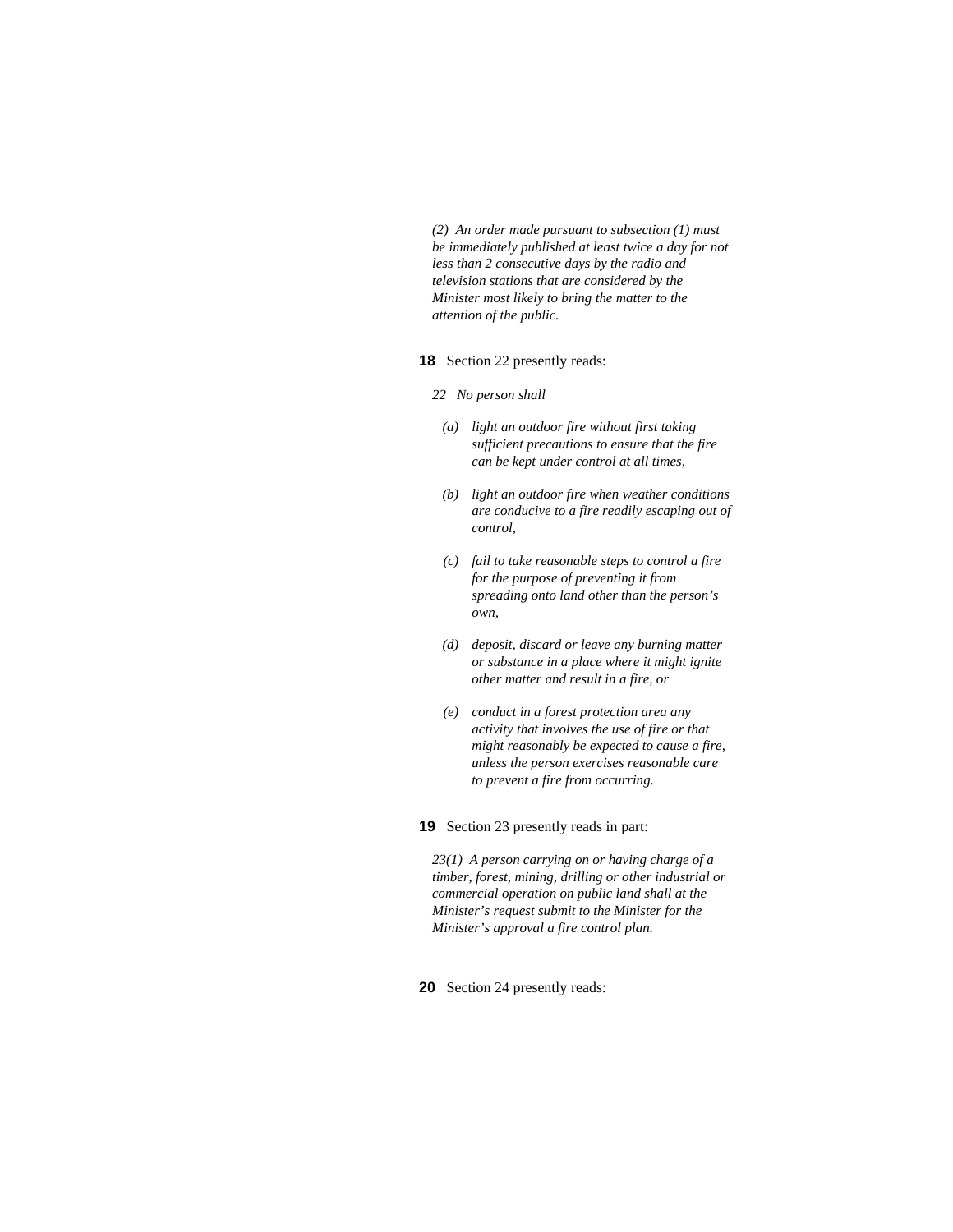*24 A person carrying on or having charge of a timber, forest, mining, drilling or other industrial or commercial operation in or within one kilometre of any public land shall have on hand fire fighting equipment in accordance with the regulations capable of controlling and suppressing any fire that may occur directly or indirectly as a result of the operation.* 

**21** Section 25 presently reads:

*25 Any person who creates a fire hazard in any manner shall reduce or eliminate the fire hazard in the manner prescribed by the regulations.* 

**22** Section 26 presently reads in part:

*26(1) When a forest officer finds on any land conditions that in the forest officer's opinion constitute a fire hazard endangering life or property, the forest officer may order the owner or the person in control of the land on which the fire hazard exists to reduce or remove the hazard within a fixed time and in a manner the forest officer prescribes.* 

**23** Section 27 presently reads:

*27 A city, town and village in a forest protection area shall take all necessary precautions that the Minister may prescribe to prevent and suppress fires within its boundaries.* 

**24** Section 28 presently reads:

*28 The Minister may carry out on any land any control measures that the Minister considers advisable for the prevention and control of injurious forest tree pest infestations.* 

**25** Section 29 presently reads: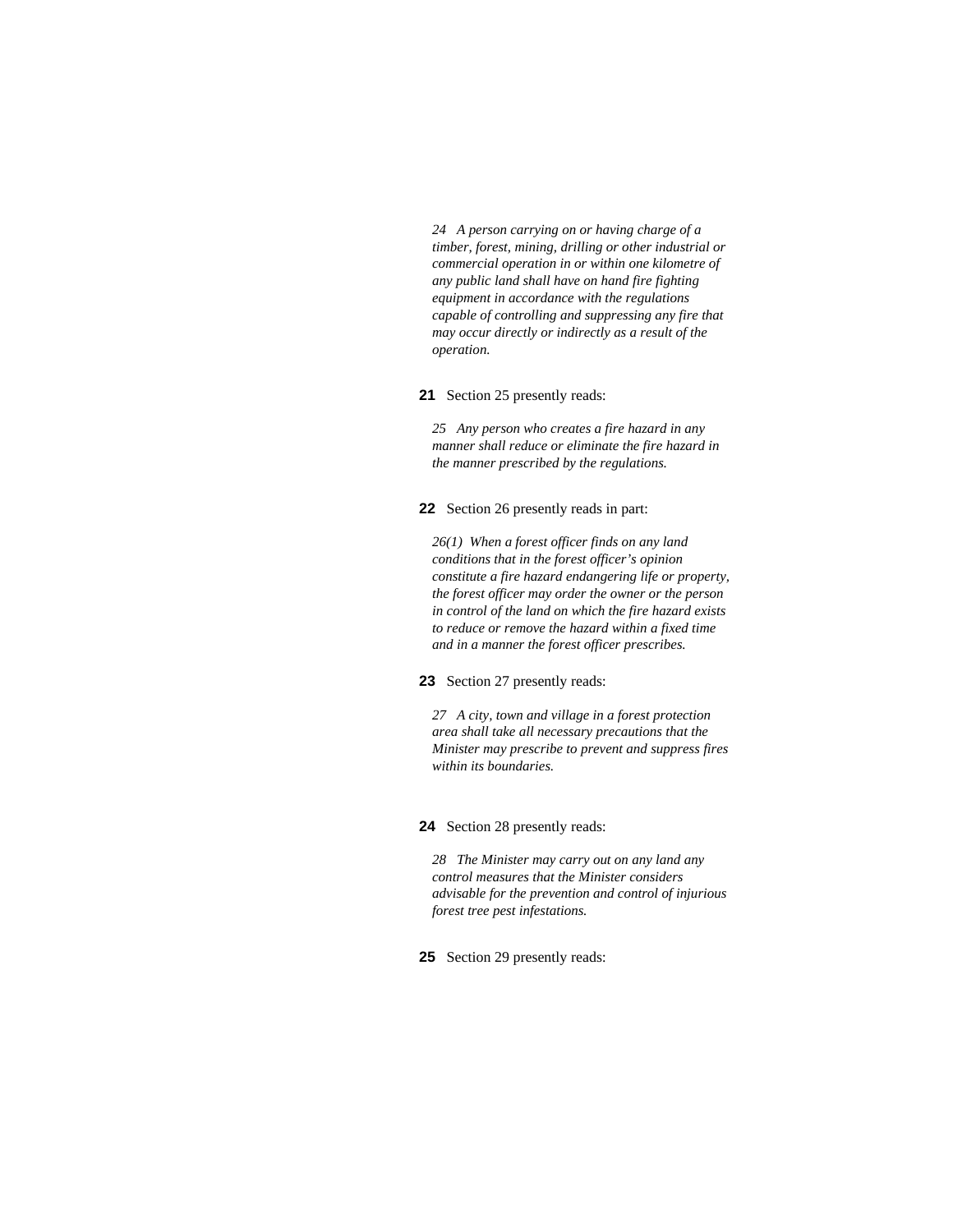*29 Notwithstanding anything in this Act, a forest officer may, for the purpose of protecting timber, reducing fire hazards or managing wildlife habitat or for any other purpose relating to the proper management of Crown land, start a fire or cause a fire to be started under the forest officer's direction* 

- *(a) on any Crown land, or*
- *(b) on any other land if, in the forest officer's opinion, the exigencies of the situation require such a fire.*

**26** Section 31(1) presently reads:

*31(1) A forest officer or fire guardian may without a warrant enter on any land and premises, except a private dwelling house, for the purpose of discharging the forest officer's or fire guardian's duties under this Act or the regulations.* 

- **27** Searches and seizures without warrant.
- **28** Recovery of costs and expenses.
- **29** Additional offence and penalty provisions.
- **30** Section 38 presently reads:

*38(1) In addition to any fine imposed under section 37 at the request of the Crown, the court may order the convicted person to reimburse the Minister for the fire fighting costs involved as a debt to the Minister and in that event shall determine those costs.* 

*(2) An order made pursuant to subsection (1) may be entered with the Clerk of the Court of Queen's*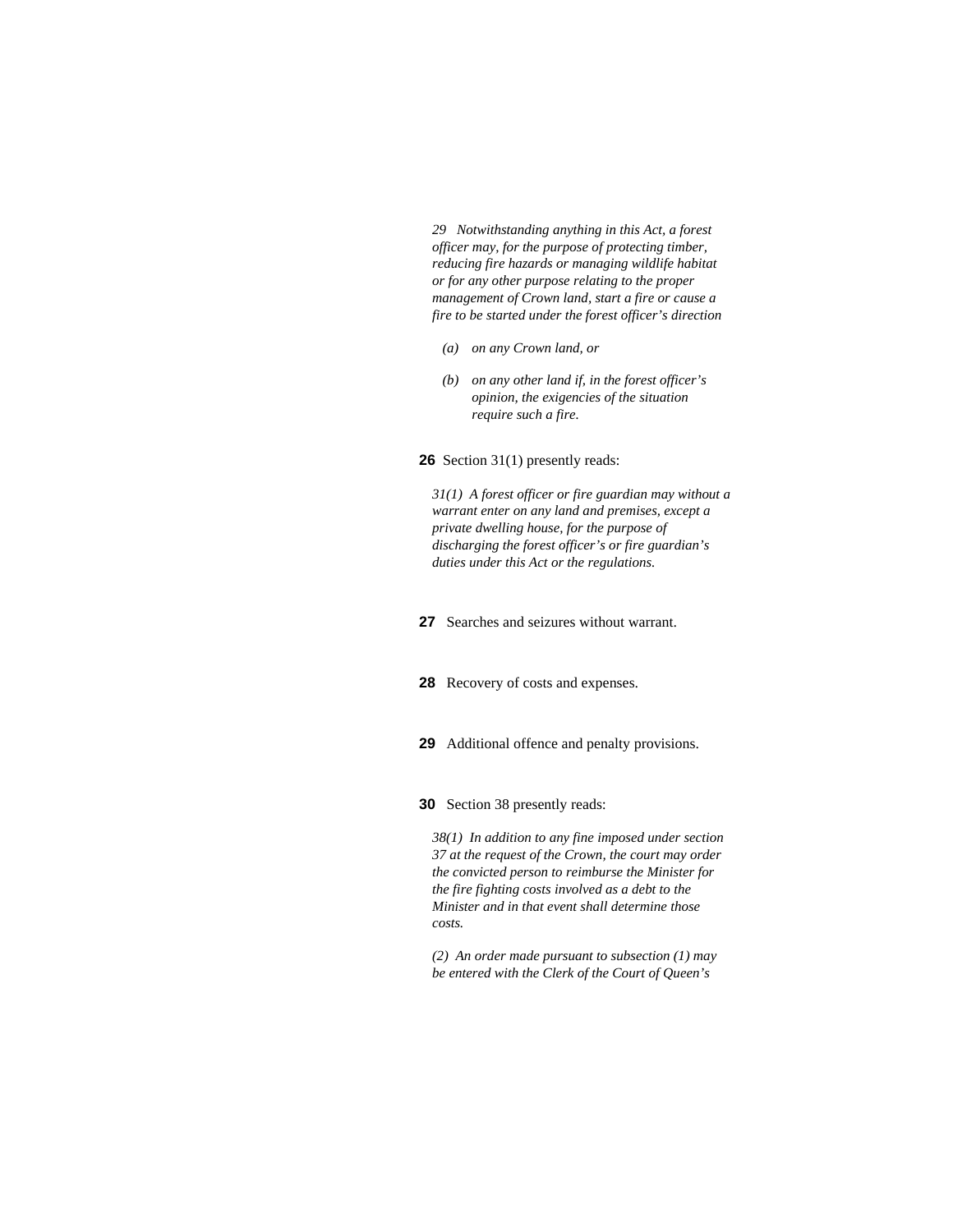*Bench and on entry may be enforced by the Minister in the same manner as a judgment debt of the Court.* 

*(3) Subsection (1) does not apply when the fire fighting costs* 

- *(a) were incurred on land in respect of which the convicted person is a party to a fire control agreement under section 6, or*
- *(b) exceed \$200.*
- **31** Section 41 presently reads:

*41 The Lieutenant Governor in Council may make regulations* 

- *(a) relating to the issue and use of permits;*
- *(b) prescribing forest fire prevention and control measures to be observed;*
- *(c) designating any part of Alberta as a forest protection area and prescribing control measures applicable to it;*
- *(d) providing for the prevention and control of forest tree pests;*
- *(e) prescribing maximum monetary penalties for the purposes of section 37(a) and (b);*
- *(f) respecting any other matter necessary or advisable to carry out effectively the intent and purpose of this Act.*

# **32** Section 42 presently reads:

- *42 The Minister may make regulations*
- *(a) governing the disposal of debris and waste materials;*